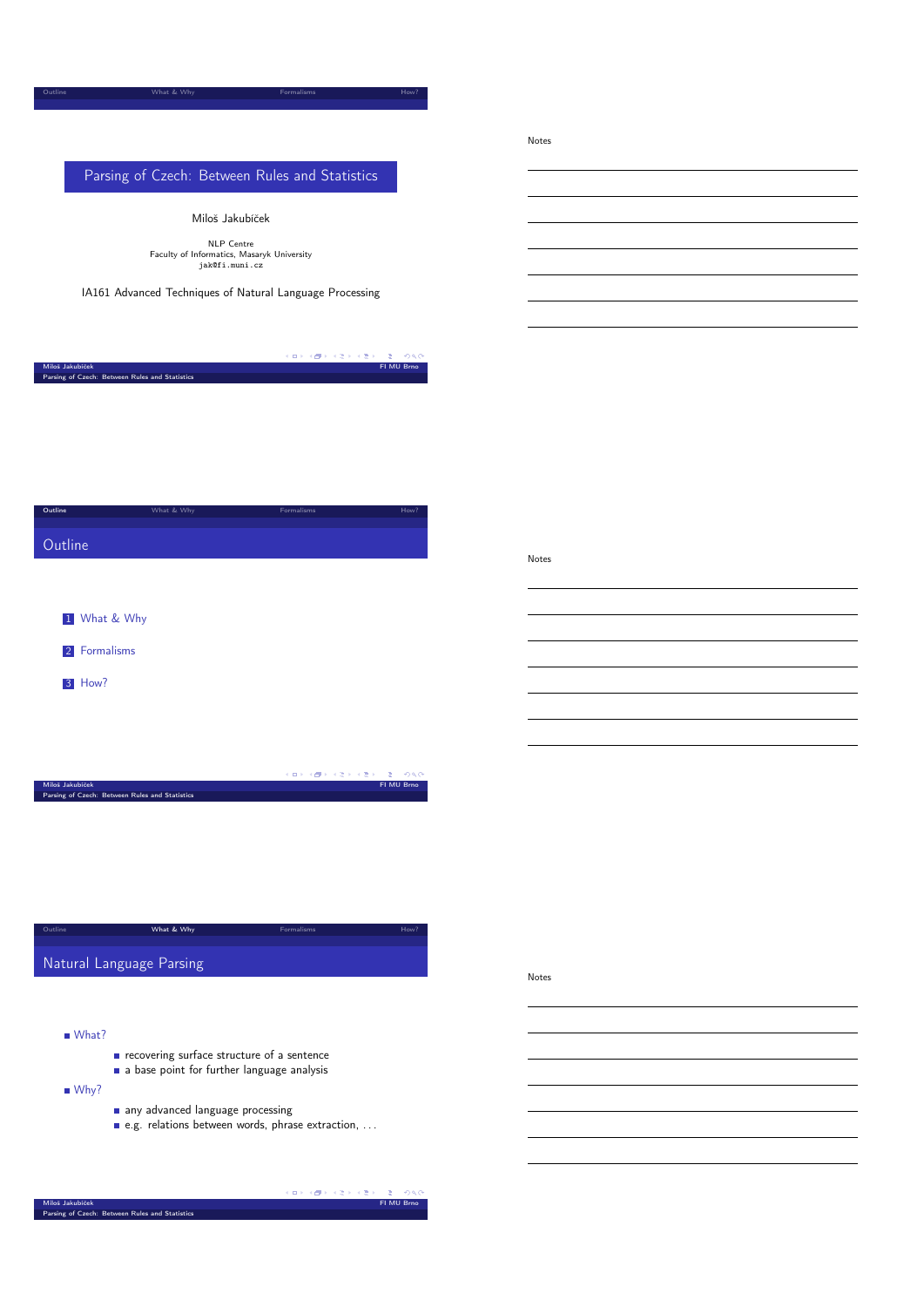## Formalisms

Notes

- Dependency syntax
- Phrase-structure (constituent) syntax
- Partial analysis/chunking
- $\blacksquare$  . . . . . . very many advanced formalisms

| Miloš Jakubíček                                | FI MU Brno |
|------------------------------------------------|------------|
| Parsing of Czech: Between Rules and Statistics |            |
|                                                |            |
|                                                |            |
|                                                |            |
|                                                |            |
|                                                |            |

outline **Communisms** How Monte What & Why **Formalisms How** Providence How Providence How Providence How Providence How Providence How Providence How Providence How Providence How Providence How Providence How Providence









<span id="page-1-0"></span>



## Notes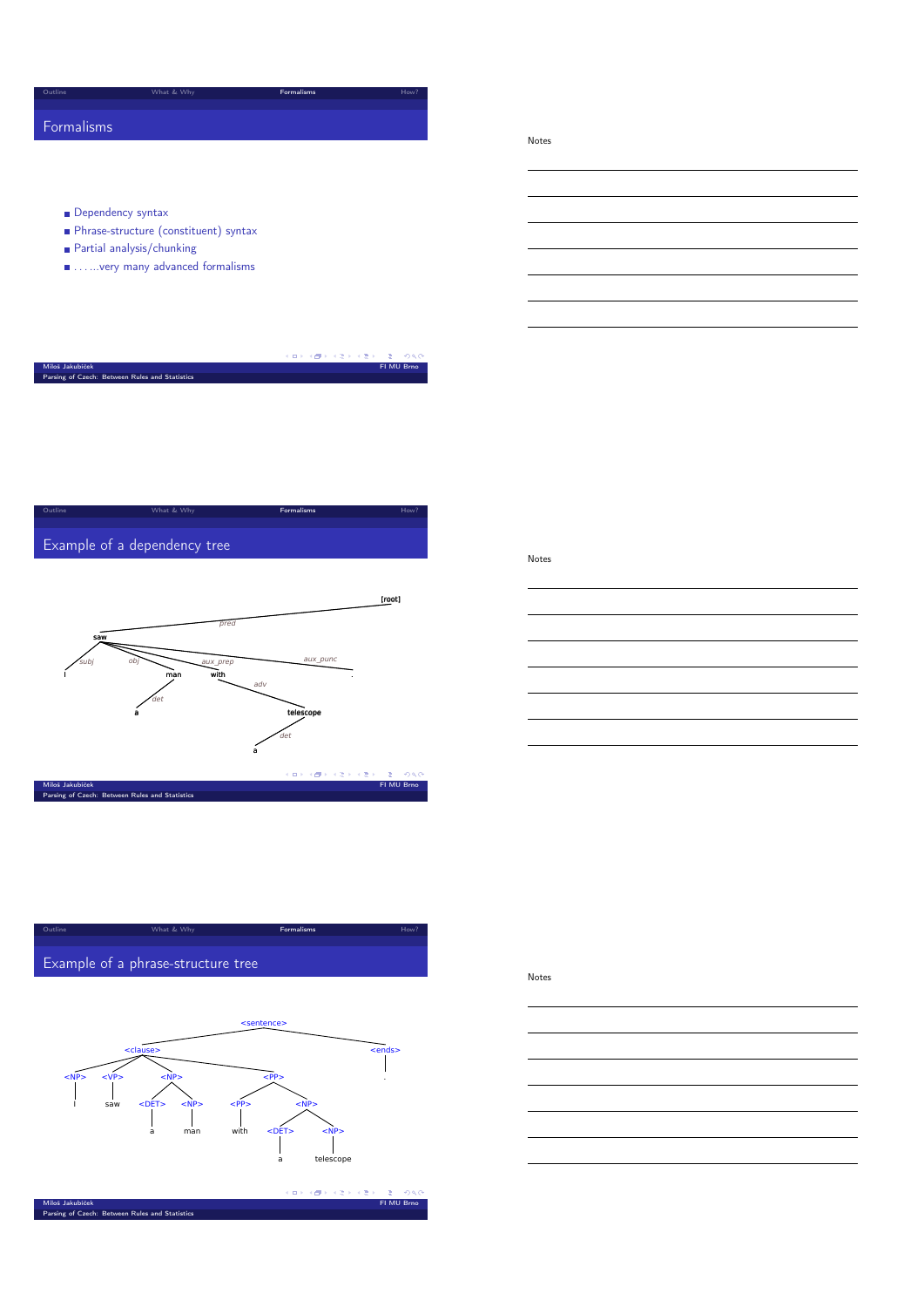## How to do automatic parsing

## **Key** issues

**a** ambiguity: sometimes a problem even for humans

outline **How?** What & Why **Formalisms** Formalisms **How?** 

- "Karel mluvil o sexu s Britney Spears."
- "I saw a man with a telescope."
- $\overline{\phantom{a}}$  low agreement
- very hard to evaluate
- ill-defined task?
- How to analyze syntax

Parsing of Czech: Between Rules and Statistics

- ule-based systems
- statistical based systems (induced grammars, machine learning methods)

a mili *CALLANTIC*  $000$ т. FI MU Brno

outline **How?** What & Why **Formalisms** Formalisms **How?** Rules vs. statistics – which is better

Notes

Notes

Notes

■ ... it depends

- $\blacksquare$  NLP field has mostly focused on statistical systems
	- very tempting from computer science point of view
	- outperforming rule-based systems on "standardized datasets"
	- **...** ... but: problems with overfitting, low flexibility of output
- goes back to: what is the task?

|                                                | $\mathcal{A} \otimes \mathcal{A} \rightarrow \mathcal{A} \otimes \mathcal{B} \rightarrow \mathcal{A} \otimes \mathcal{B} \rightarrow \mathcal{A} \otimes \mathcal{B} \rightarrow \mathcal{A} \otimes \mathcal{A} \otimes \mathcal{A}$ |
|------------------------------------------------|---------------------------------------------------------------------------------------------------------------------------------------------------------------------------------------------------------------------------------------|
| Miloš Jakubíček<br>FI MU Brno                  |                                                                                                                                                                                                                                       |
| Parsing of Czech: Between Rules and Statistics |                                                                                                                                                                                                                                       |

| Outline | What & Why                    | <b>Formalisms</b> | How? |
|---------|-------------------------------|-------------------|------|
|         |                               |                   |      |
|         | Examples of systems for Czech |                   |      |

- Synt
	- constituent system with dependency graph output
	- statistics: trained grammar rule probabilities
	- rules: grammar, rule levels

**SET** 

- rules: grammar
- Czech word sketches
	- rules: sketch grammar (regexps over PoS tags)
	- statistics: association measures

 $\mathbb{R}^2$ i ka s in an Miloš Jakubíček FI MU Brno Parsing of Czech: Between Rules and Statistics

 $\epsilon \approx 1$  $\sim$  $\sim$   $\sim$